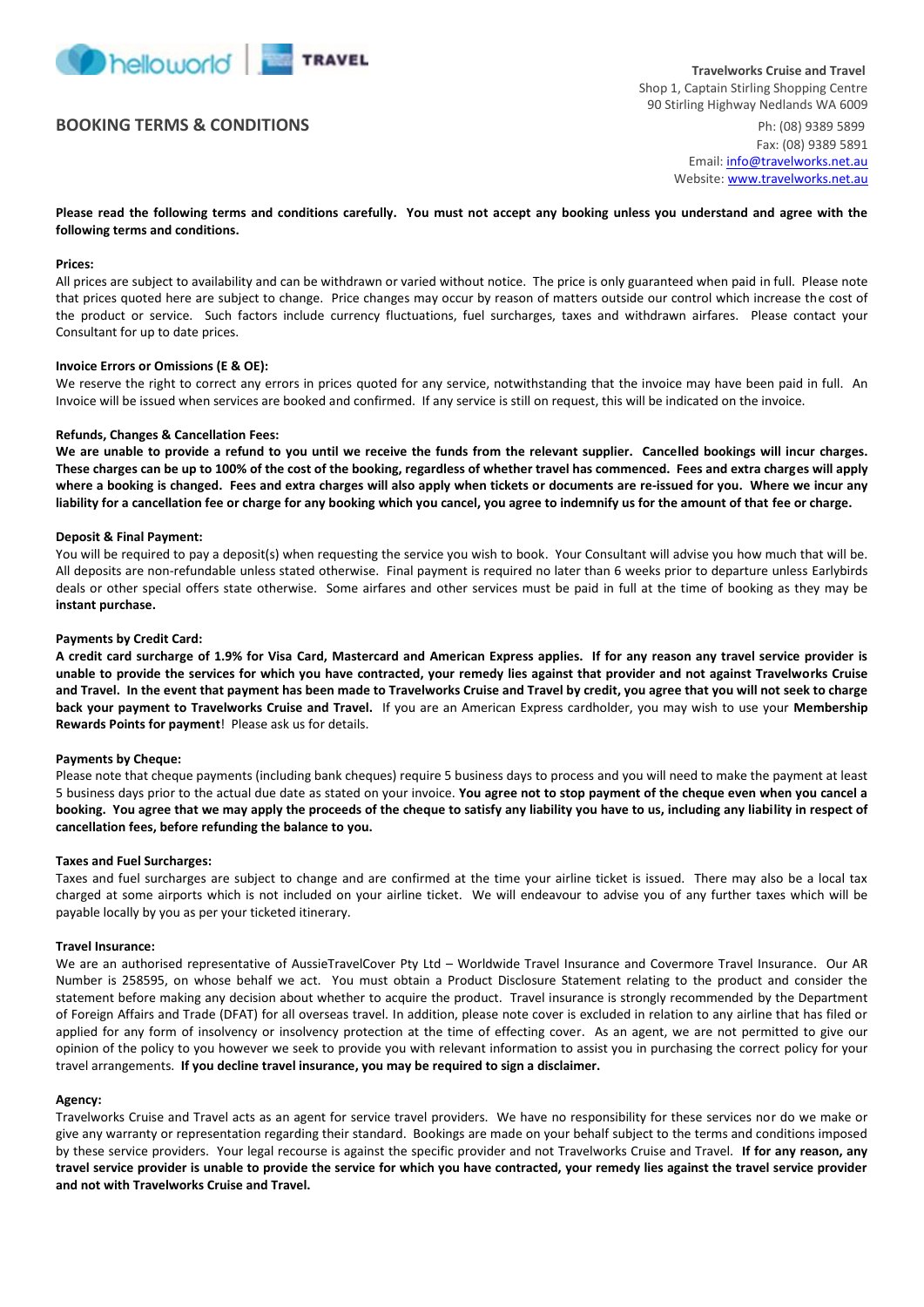# **Liability:**

We do not accept any liability of whatever nature, whether in contract, tort or otherwise, for the acts, omissions or default, whether negligent or otherwise, of third party providers over whom we have not direct control. Under circumstances where liability cannot be excluded, such liability is limited to the value of the purchased travel arrangements. We do not accept any liability in contract, tort or otherwise for any injury, damage, loss (including consequential loss), delay, additional expense or inconvenience caused directly or indirectly by force majeure or any other event which is beyond our control and which is not preventable by reasonable diligence on our part.

# **Passports & Visas:**

It is your responsibility to ensure that you have valid passports, visas and re-entry permits for the duration of your stay. Any fines, penalties, payments or expenditures incurred as a result of such documents not meeting the entry requirements will be your sole responsibility. All travellers must have a valid passport for international travel and many countries require at least 6 months validity from the date of return to Australia. If you need information regarding visa requirements for your trip, please let us know. We can obtain such information from an external visa advisory service provider on your behalf. We do not warrant the accuracy of such information and accept no liability for any loss or damage which you may suffer in reliance upon it. If you wish, we can obtain visas for you through this external service and fees will apply.

# **If you are travelling to the United States:**

All Australians travelling to or transiting through the United States will need to obtain an ESTA. Please see [https://esta.cbp.dhs.gov](https://esta.cbp.dhs.gov/) for information regarding application for authorization for the Visa Waiver Program. There is a fee of US\$14.00 payable direct online at the time of application. The visa waiver is valid for two years or until the passport expires. It is valid for travel for business or pleasure for a maximum duration of 90 days. You must be a citizen or eligible national of a Visa Waiver Program country. As with all visas and visa waiver programs, it is the responsibility of the traveller to ensure they obtain the necessary authorization for travel prior to departure. Passengers travelling on a passport other than an Australian passport and passengers with special visa requirements, should check immigration requirements with the United States High Commission or Consulate. Visa and other entry and exit conditions can change at short notice.

# **If you are travelling to Canada:**

All Australians travelling to or transiting through Canada will need to obtain an electronic travel authorization (eTA). The cost is CAD7.00 per person payable direct online at the time of application and will be valid for up to five years from date of issue or until the passport expires. For more information, please visit [www.cic.gc.ca](http://www.cic.gc.ca/) As with all visas and visa waiver programs, it is the responsibility of the traveller to ensure they obtain the necessary authorization for travel prior to departure. Failure to comply may result in denied boarding. Passengers travelling on a passport other than an Australian passport and passengers with special visa requirements, should check immigration requirements with the Canadian High Commission or Consulate. Visa and other entry and exit conditions can change at short notice.

# **If you are travelling to South Africa:**

The South African government has introduced strict new regulations regarding the travel of minors (children aged under 18 years) to and from South Africa. This applies to all nationalities and is being implemented to counter child abduction and human trafficking. In addition to producing a valid passport and full birth certificate, children travelling with only one parent or unaccompanied will also be required to produce a legal document signed by any non-travelling parents, giving approval for the child's travel. Otherwise, they must produce a death certificate of a parent registered on the birth certificate of the child, or a court order granting sole custody of the child. This legal documents can be a Statutory Declaration or an Affidavit and must contain full names and passport details of both parents registered on the birth certificate and contact details for any non-travelling parent. The documents should also specify the travel destinations of the parent and child. These legal documents or certified copies of these documents cannot be more than 3 months old. If there is only one parent registered on the birth certificate, that person has sole responsibility. Non-compliance will result in the passengers being denied boarding of flights or being turned back at the border.

#### **Public Holidays and Overseas Opening Hours:**

It is your responsibility to be aware of any public holidays that may occur during the duration of your itinerary as this may affect your travel arrangements. We also recommend you make yourself aware of all overseas opening hours for the cities you intend to visit on your itinerary.

# **Travel Advice and Health:**

Please contact the Department of Foreign Affairs and Trade (DFAT) or visit [www.smartraveller.gov.au](http://www.smartraveller.gov.au/) at least six months prior to departure. We recommend you register your travel plans on this website prior to departure. You must also be aware of any health requirements for your itinerary and ensure that you carry all necessary vaccination documentation. Check with your local doctor or specialist vaccination clinic at least six months prior to departure to ensure you can complete the required vaccination schedule.

*Please note that some countries consider certain Australian over-the-counter and prescription medications highly illegal or a controlled substance (for example codeine).* Please check the health and medications requirements for the countries you intend to visit on [www.smartraveller.gov.au](http://www.smartraveller.gov.au/) or the destination's own website or consulate for further information.

If you are travelling to or transiting through the **United Arab Emirates (UAE)** with medications, you are subjected to inspection by a UAE Ministry of Health officer upon arrival. The officer has the right to ban or allow the entry of the medications to the country. **You are required to have a valid medical letter authenticated by DFAT and then have it legalized by the Embassy of the United Arab of Emirates in Canberra.** Please refer to the UAE Embassy in Canberra's website for more detailed information: <http://uae-embassy.ae/Embassies/au/Content/1803>

If you are traveling to **Russia,** the Russian Government introduced changes to laws concerning the importation (carrying) and use of medicines. These changes require all individuals arriving into Russia with medication to present documentation confirming the need for each medication. This may include medications that are available over the counter in Australia, or elsewhere, such as cold and flu medication. The documentation, normally a letter from a treating doctor, should contain a description of the medication, the reason for carrying it and the quantity required. **If these documents are issued in a language other than Russian, you are required to provide a notarised translation into Russian. Travellers who do not declare restricted medications may be detained.**